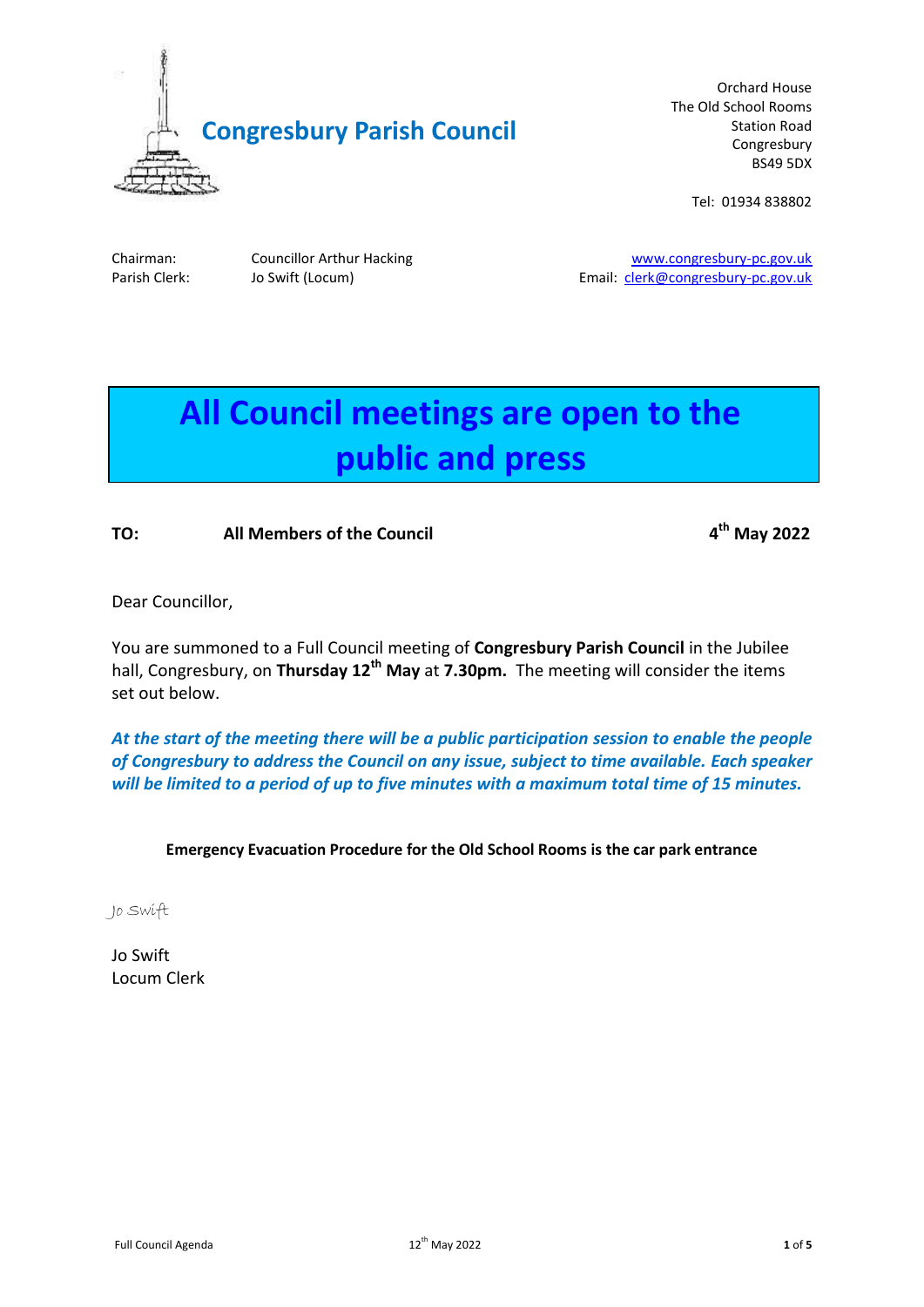# **A G E N D A**

# **1. Public Participation**

This section may also include the following: District Councillor's Report: Cllr Phil Neve (North Somerset Council) Police Report: All crime statistics are now available on-line at: <https://www.police.uk/pu/your-area/avon-somerset-constabulary/yeo-vale/>

#### **2. Election of Chairman 2022/2023**

To elect a Chairman for the ensuing municipal year.

*(Upon his/her election the Chairman will be invited to formally subscribe a Declaration of Acceptance of that office).* 

#### **3. Election of Vice Chairman 2022/2023**

To elect a Vice-Chairman for the ensuing municipal year.

*(The Council 'may' appoint a Vice-Chairman, but does not have to do so. However, if it does, he/she will be required to formally subscribe a Declaration of Acceptance of that office.)*

#### **4. Apologies for absence**

To receive any apologies for absence and to approve the reasons given.

# **5. Declarations of Interest and to consider any written applications for dispensations**

Members to declare any interests, including disclosable pecuniary Interests (DPI) they may have in agenda items that accord with the requirements of the Parish Council's Code of Conduct and to consider any written requests from members for dispensations.

# **6. Approval of minutes**

To confirm and sign the minutes of the meetings of the full Council meeting held on 7<sup>th</sup> April 2022.

# **7. Finances**

To note the finances from  $1<sup>st</sup>$  January 2022 to 31 $<sup>st</sup>$  March 2022:</sup>

- (i) Payments
- (ii) Receipts
- (iii) Income and & Expenditure against budget (note that these are not the final figures due to the year-end adjustments having not yet been completed.

#### **8. Internal Audit 2021/2022**

To note the internal audit report 2021/2022.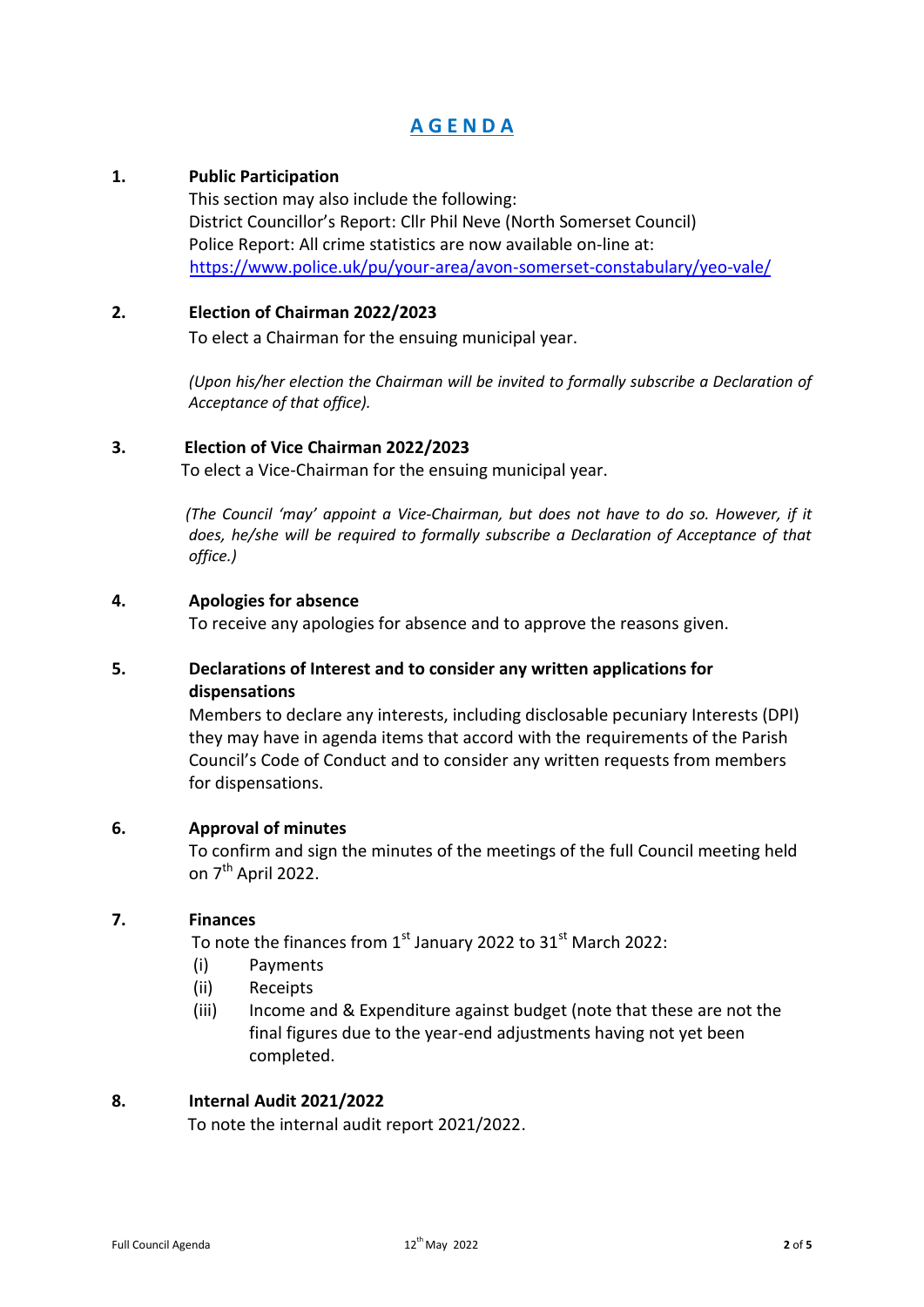# **9. Annual Subscriptions**

To consider the annual subscription to (i) Avon Local Councils' Association at a cost of £715.83 for 2022/2023 and (ii) to Parish Councils Airport Association at a cost of £75.00 for 2022/2023

#### **10. Co-option**

To consider the application received now that the applicant is living in the village.

The person co-opted must receive an absolute majority vote of the councillors present and voting. The Parish Council's debate and vote on the co-option must be conducted in the public section of its meeting. It follows that the candidate, as members of the public, will be entitled to be present during the proceedings.

#### **11. Appointment to Committees**

To approve the appointment of members to committees.

*Note that the appointment of the Chairs to these committees will be done at the first meeting of the committee*

- Planning
- Finance
- Staffing and Administration

#### **12. Appointment to outside bodies and group**

- Cadbury Hill Joint management committee
- Congresbury Library Management group
- **13. Terms of Reference for committees**

Attached are the terms of references and delegation of powers to the committees that need to be reviewed and approved by the full Parish Council annually. *(Under no circumstances can a committee make or change its terms of reference, this is to be done by the full Parish Council)*

#### **14. Meeting attendance policy**

To approve the Meeting Attendance policy.

## **15. Councillor training**

To consider a date for Councillor training in June. Dates **not** available are 16<sup>th</sup>,  $17^{\text{th}}$ ,  $18^{\text{th}}$ ,  $23^{\text{rd}}$ ,  $28^{\text{th}}$  and  $30^{\text{th}}$  June. The cost of the training is £200.00 and will be held in the Old School rooms.

#### **16. Litter**

At the last meeting it was agreed to consider the best way to improve the role and duties, find out how much time is needed to complete all the tasks and the routes needed to clear the litter**.** An update to be provided.

#### **17. Congresbury – Rights Of Way**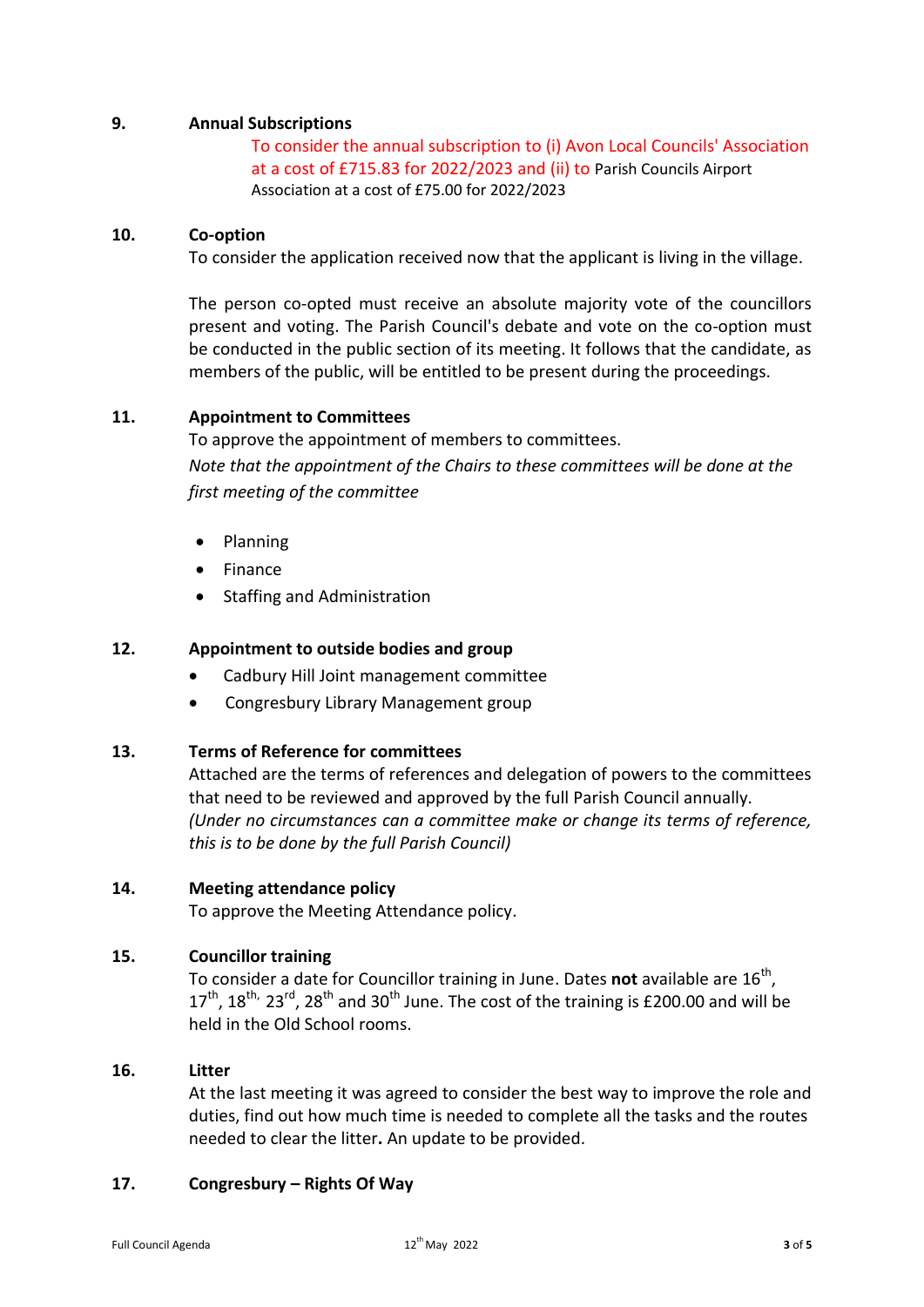To consider whether or not to pay for the other stretch of the path to be resurfaced.

NSC have received a quote for works to the footpath at Broadstone Football Club to improve the track at that location. The footpath only covers part of the track and the Rights of Way budget can only cover that section at a cost of £4254 + VAT. The cost of completing the whole track is £6654 + VAT.

#### **18. S106**

To consider the proposal from the Tennis Club.

#### **19. Parish Council response to the Local Plan consultation**

To note and consider the draft response to the North Somerset Local Plan consultation.

#### **20. Flood defence at Millennium Green**

To note the update on the obligatory works for the flood defences on the Millennium Green and to discuss alternative sites for the Youth Club and Ball Park for the duration of the works which could be as long as 3 years.

#### **21. Replacement front door – Old School Rooms**

To approve the revised quote for a new UPVC door at a cost £3247.70 (net of Vat).

#### **22. Meeting dates**

The schedule of meeting dates for 2022/2023 needs to be scheduled, before this is completed the Council needs to decide if the preference is to continue with full Council meetings on a Thursday or revert back to a Monday.

Consideration also needs to be given to the Planning committee meeting day.

#### **23. Date of the next meeting**

That subject to the approval above, a meeting date for June needs to be decided upon.

# *To note that the date of the Annual Parish meeting is Thursday 26th May.*

# **24. Exclusion of Press and Public**

**Recommended** – that pursuant to the provision of the Public Bodies (Admission to Meetings) Act 1960, the press and public be excluded from the meeting for the following items of business by reason of the confidential nature of business to be transacted – to consider commercial matters.

#### **25. Toilet door closer**

To consider the quote – at the March full Council meeting it was agreed that the toilets would remain closed for now but options would be present at a future